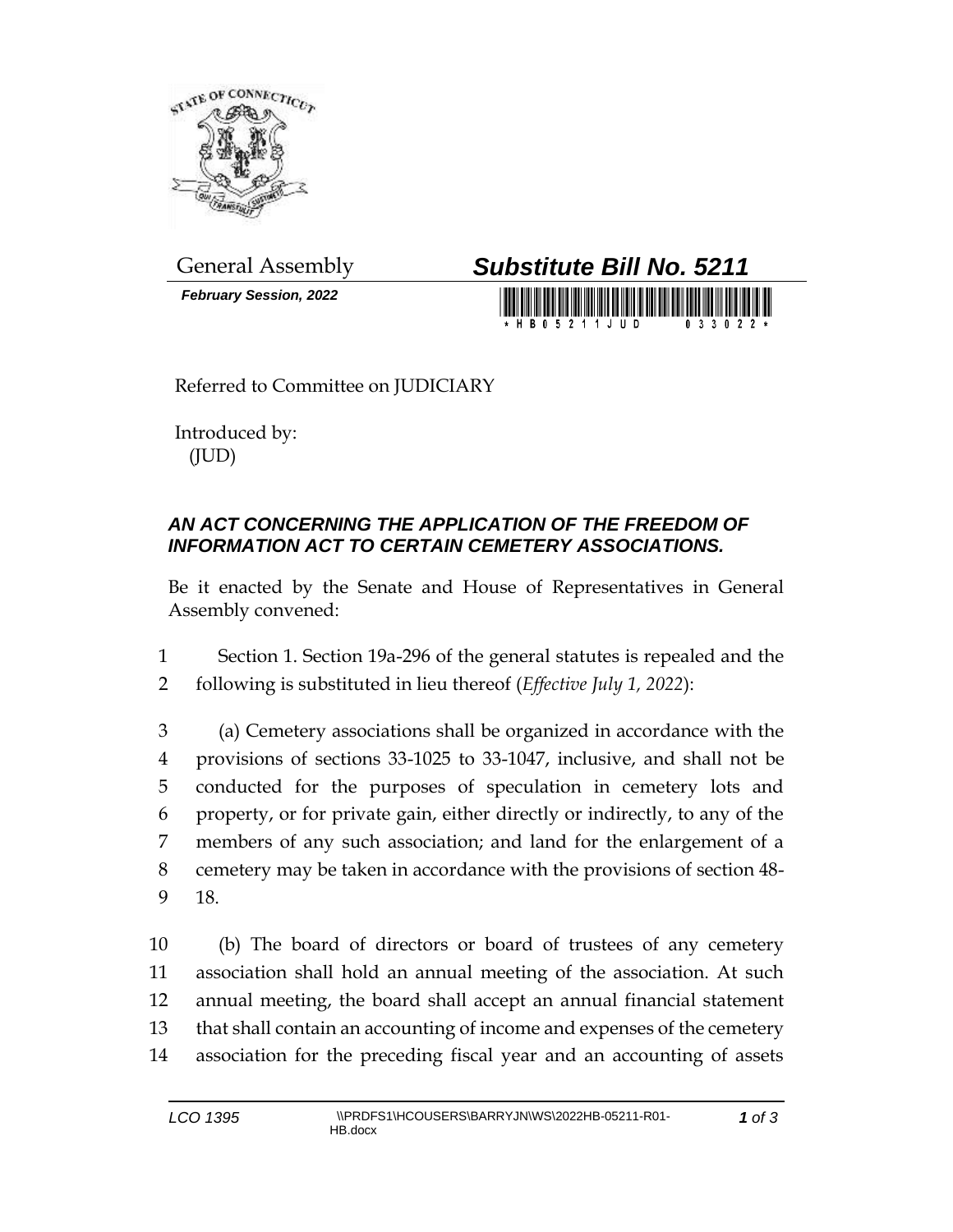owned by the association. Such financial statement shall be included in the minutes of the annual meeting at which such financial statement was accepted. The board shall retain the minutes of such annual meeting for a period of not less than twenty years after the date of such meeting.

19 (c) No officer, director or trustee of a cemetery association may serve 20 as an officer, director or trustee of any company that manages or 21 operates any aspect of the cemetery.

 (d) Any interested party may petition the **[**probate court**]** Probate 23 Court for the district within which the cemetery owned or controlled by a cemetery association is located to require disclosure of the minutes of an annual meeting of the cemetery association including any financial 26 statement required to be included in such minutes. The court may, after hearing, with notice to all interested parties, grant the petition and require disclosure of such minutes for such periods of time as it determines are reasonable and necessary on finding that: (1) The petitioner has an interest in the minutes sufficient to warrant disclosure, and (2) the petition is not for the purpose of harassment.

 (e) Any cemetery association, organized in accordance with the provisions of sections 33-1025 to 33-1047, inclusive, that receives or expends any public funds, as defined in section 7-401, shall be deemed 35 a public agency for purposes of the Freedom of Information Act, as

36 defined in section 1-200.

This act shall take effect as follows and shall amend the following sections:

| <b>Section</b> 1 | ററാ<br>July 1<br>ULL | 296 |
|------------------|----------------------|-----|

## *Statement of Legislative Commissioners:*

In Subsec. (e), "shall be a "public agency" and subject to the provisions of the Freedom of Information Act, as defined in section 1-200", was changed to "shall be deemed a public agency for purposes of the Freedom of Information Act, as defined in section 1-200", for accuracy and clarity.